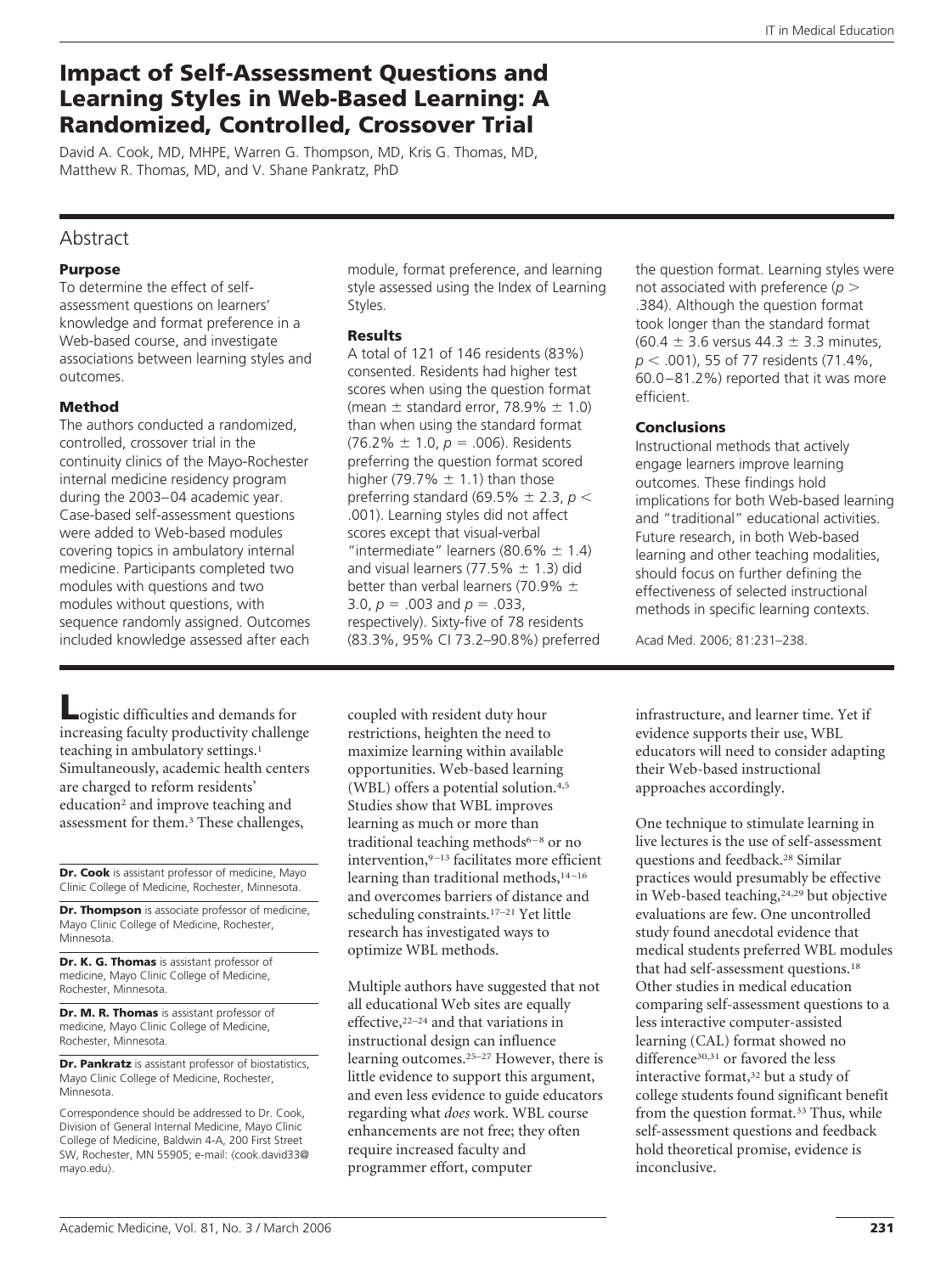| Edit<br>File<br>View<br>Favorites<br>Tools                                                                                                                                                                                                                                                                                        | Help                                                                                                                                                                                                                                                                                                                                                                                                                                                                     |                                                           |                                                    |  |
|-----------------------------------------------------------------------------------------------------------------------------------------------------------------------------------------------------------------------------------------------------------------------------------------------------------------------------------|--------------------------------------------------------------------------------------------------------------------------------------------------------------------------------------------------------------------------------------------------------------------------------------------------------------------------------------------------------------------------------------------------------------------------------------------------------------------------|-----------------------------------------------------------|----------------------------------------------------|--|
| 73<br>Clinic                                                                                                                                                                                                                                                                                                                      | Online Curriculum<br>Curriculum homepage HELP Contact instructor<br>1 curriculum and reference in essential ambulatory internal medicine <sup>Goals</sup> and objectives<br>WebCT Preceptor homepage                                                                                                                                                                                                                                                                     | Review of statistics Search this site<br>Urgent Care site | EAQ                                                |  |
| <b>Reimbursement for BMD measurements</b>                                                                                                                                                                                                                                                                                         |                                                                                                                                                                                                                                                                                                                                                                                                                                                                          |                                                           | Osteoporosis                                       |  |
| Medicare and most third party payers will cover BMD measurements in certain situations. Since many of the patients you will be screening are<br>covered by Medicare, you need to understand a little about the regulations. For more information, see website.                                                                    |                                                                                                                                                                                                                                                                                                                                                                                                                                                                          |                                                           |                                                    |  |
| Who?                                                                                                                                                                                                                                                                                                                              |                                                                                                                                                                                                                                                                                                                                                                                                                                                                          |                                                           | Start<br>Epidemiology                              |  |
| . Medicare will cover a BMD measurement in individuals who meet at least one of the indications in the table.<br>. This list covers pretty much everyone identified by the NOF or ICSI criteria above.<br>. Since "screening" is now an indication for women (until recently it was not) reimbursement is much less of a problem. |                                                                                                                                                                                                                                                                                                                                                                                                                                                                          |                                                           |                                                    |  |
| How often?                                                                                                                                                                                                                                                                                                                        |                                                                                                                                                                                                                                                                                                                                                                                                                                                                          |                                                           | Treatment<br>· Steps                               |  |
| . In general, Medicare will pay for a DXA scan once every 2 years (23 months)<br>. However, if medically necessary (see table), Medicare may cover a bone mass measurement for an individual more frequently than every 2<br>years.                                                                                               |                                                                                                                                                                                                                                                                                                                                                                                                                                                                          |                                                           |                                                    |  |
| Initial evaluation                                                                                                                                                                                                                                                                                                                |                                                                                                                                                                                                                                                                                                                                                                                                                                                                          | R                                                         | references                                         |  |
| Initial evaluation should focus on                                                                                                                                                                                                                                                                                                |                                                                                                                                                                                                                                                                                                                                                                                                                                                                          |                                                           |                                                    |  |
| • Searching for underlying cause of osteoporosis                                                                                                                                                                                                                                                                                  |                                                                                                                                                                                                                                                                                                                                                                                                                                                                          |                                                           |                                                    |  |
| . Looking for evidence of prior fracture<br>· Establishing a baseline                                                                                                                                                                                                                                                             |                                                                                                                                                                                                                                                                                                                                                                                                                                                                          |                                                           |                                                    |  |
| History                                                                                                                                                                                                                                                                                                                           |                                                                                                                                                                                                                                                                                                                                                                                                                                                                          |                                                           |                                                    |  |
| · Premenopausal women<br>· Postmenopausal women                                                                                                                                                                                                                                                                                   | o Symptoms of estrogen deficiency (early menopause) - hot flashes, vaginal dryness, poor sleep, decreased libido<br>o History of prolonged periods (>1 yr) of amenorrhea (impending menopause or amenorrhea due to other causes)                                                                                                                                                                                                                                         |                                                           |                                                    |  |
| o Age at menopause                                                                                                                                                                                                                                                                                                                |                                                                                                                                                                                                                                                                                                                                                                                                                                                                          |                                                           |                                                    |  |
|                                                                                                                                                                                                                                                                                                                                   |                                                                                                                                                                                                                                                                                                                                                                                                                                                                          |                                                           |                                                    |  |
| Edit<br>View<br>Favorites<br>Tools                                                                                                                                                                                                                                                                                                | Heb                                                                                                                                                                                                                                                                                                                                                                                                                                                                      |                                                           |                                                    |  |
| 77<br>Clinic                                                                                                                                                                                                                                                                                                                      | Online Curriculum<br>Curriculum homepage<br><b>HELP</b><br>Contact instructor<br>A curriculum and reference in essential ambulatory internal medicine Goals and objectives<br>WebCT Preceptor homepage                                                                                                                                                                                                                                                                   | Review of statistics<br>Urgent Care site                  | Search this site<br><b>FAQ</b>                     |  |
| <b>Reimbursement for BMD measurements</b>                                                                                                                                                                                                                                                                                         |                                                                                                                                                                                                                                                                                                                                                                                                                                                                          | ≝                                                         |                                                    |  |
|                                                                                                                                                                                                                                                                                                                                   | Medicare and most third party payers will cover BMD measurements in certain situations. Since many of the patients you will be screening are                                                                                                                                                                                                                                                                                                                             |                                                           | <b>Osteoporosis</b><br>Module goals                |  |
|                                                                                                                                                                                                                                                                                                                                   | covered by Medicare, you need to understand a little about the regulations. For more information, see website                                                                                                                                                                                                                                                                                                                                                            |                                                           | Start                                              |  |
| Who?                                                                                                                                                                                                                                                                                                                              |                                                                                                                                                                                                                                                                                                                                                                                                                                                                          |                                                           | Epidemiology                                       |  |
|                                                                                                                                                                                                                                                                                                                                   | . Medicare will cover a BMD measurement in individuals who meet at least one of the indications in the table.<br>. This list covers pretty much everyone identified by the NOF or ICSI criteria above.<br>. Since "screening" is now an indication for women (until recently it was not) reimbursement is much less of a problem.                                                                                                                                        |                                                           | Screening &<br>diagnosis<br>Evaluation             |  |
| How often?                                                                                                                                                                                                                                                                                                                        |                                                                                                                                                                                                                                                                                                                                                                                                                                                                          |                                                           | Treatment<br><b>Steps</b>                          |  |
| years                                                                                                                                                                                                                                                                                                                             | • In general, Medicare will pay for a DXA scan once every 2 years (23 months).<br>• However, if medically necessary (see table), Medicare may cover a bone mass measurement for an individual more frequently than every 2                                                                                                                                                                                                                                               |                                                           | Non-Rx<br>· Drugs<br>Complications<br>Key points & |  |
|                                                                                                                                                                                                                                                                                                                                   | <b>QUESTIONS</b><br>Stop for a moment and answer the following questions before going on.                                                                                                                                                                                                                                                                                                                                                                                |                                                           | references                                         |  |
|                                                                                                                                                                                                                                                                                                                                   | Question 1<br>A 68 year old Caucasian woman presents for a GME. She has never been screened for osteoporosis<br>Neither she nor any of her immediate family have suffered broken bones as an adult. She takes two 250mg<br>Tums every day and a multivitamin. She has never used hormone replacement therapy. She does not<br>smoke and is healthy. Weight is 146 lbs. Exam is normal. Regarding osteoporosis screening, the most<br>appropriate action at this time is: |                                                           |                                                    |  |
|                                                                                                                                                                                                                                                                                                                                   | a) Check DXA scan<br>b) Check spine x-ray for evidence of prior fracture<br>c) Check CBC, ESR, and calcium<br>d) initiate empiric therapy for osteoporosis without further testing                                                                                                                                                                                                                                                                                       |                                                           |                                                    |  |
|                                                                                                                                                                                                                                                                                                                                   | Write down your answer then click here for the answer to question 1.                                                                                                                                                                                                                                                                                                                                                                                                     |                                                           |                                                    |  |
|                                                                                                                                                                                                                                                                                                                                   | Fée<br>Edit View Favorites<br>Tools<br>Help                                                                                                                                                                                                                                                                                                                                                                                                                              |                                                           | 涨                                                  |  |
|                                                                                                                                                                                                                                                                                                                                   | <b>Osteoporosis Question 1</b>                                                                                                                                                                                                                                                                                                                                                                                                                                           | $\beta$                                                   | ×                                                  |  |
|                                                                                                                                                                                                                                                                                                                                   |                                                                                                                                                                                                                                                                                                                                                                                                                                                                          |                                                           |                                                    |  |
|                                                                                                                                                                                                                                                                                                                                   | Answer: A<br>This postmenopausal woman is over 65, has never used hormone replacement therapy, and has never been screened<br>for osteoporosis. Even though she lacks other risk factors (family history, smoking, low weight, fracture) she needs to                                                                                                                                                                                                                    |                                                           |                                                    |  |
|                                                                                                                                                                                                                                                                                                                                   | be screened with a DXA scan.                                                                                                                                                                                                                                                                                                                                                                                                                                             |                                                           |                                                    |  |
|                                                                                                                                                                                                                                                                                                                                   | CBC, ESR, and calcium would all be appropriate in evaluating her condition should she prove to have osteoporosis,<br>but do not have a role in screening. Spine x-ray does not have a role in screening or routine evaluation.                                                                                                                                                                                                                                           |                                                           |                                                    |  |
|                                                                                                                                                                                                                                                                                                                                   | Empiric therapy is not appropriate, as it is expensive, has side effects, and may not be needed.                                                                                                                                                                                                                                                                                                                                                                         |                                                           |                                                    |  |

**Figure 1** Shots of computer screens depicting a representative Web-based module used in the curriculum of the Mayo-Rochester internal medicine residency program during the 2003– 04 academic year. The top screen (A) is from a standard format module, while the bottom screen (B) illustrates the question format and accompanying feedback (C). Note that the interposition of a case-based question does not affect the module content or format.

Another technique that may enhance Web-based learning is adaptation of instruction to the characteristics, such as learning style, of individual learners.34 –36 A recent review of learning styles in CAL36 found only four studies evaluating medical students or physicians, and the only study37 comparing alternate CAL instructional methods found no interaction with learning style. However, studies outside of medicine<sup>36</sup> have found significant effects, and further investigation appears to be warranted.

We hypothesized that internal medicine residents using WBL modules with selfassessment questions and feedback would have higher test scores than those using WBL modules without questions. We also sought to determine which format residents prefer, whether there is an association between format preference and test score, and whether associations exist between residents' learning styles and test score or format preference. To do this, we compared WBL modules with and without self-assessment questions in a randomized, controlled crossover trial in which each participant used both formats to study topics in ambulatory medicine.

## **Method**

#### **Setting and sample**

All 146 categorical residents in the Mayo-Rochester internal medicine residency program were invited to participate. This study took place in the residents' weekly continuity clinic during the 2003–04 academic year. Our institutional review board approved this study. Consent was obtained from all participants.

## **Interventions and randomization**

In a previous study, we found that WBL modules on ambulatory medicine topics were superior to a paper format.16 The WBL format became a standard part of the internal medicine residency ambulatory clinic curriculum for the 2003–04 academic year. As topics for this curriculum, we selected four common clinical problems: cervical cancer screening, dementia, osteoporosis, and dyspepsia. For each topic, a WBL module was developed in both standard and intervention ("question") format (see Figure 1). Content and layout were identical between the two formats except for case-based multiple-choice questions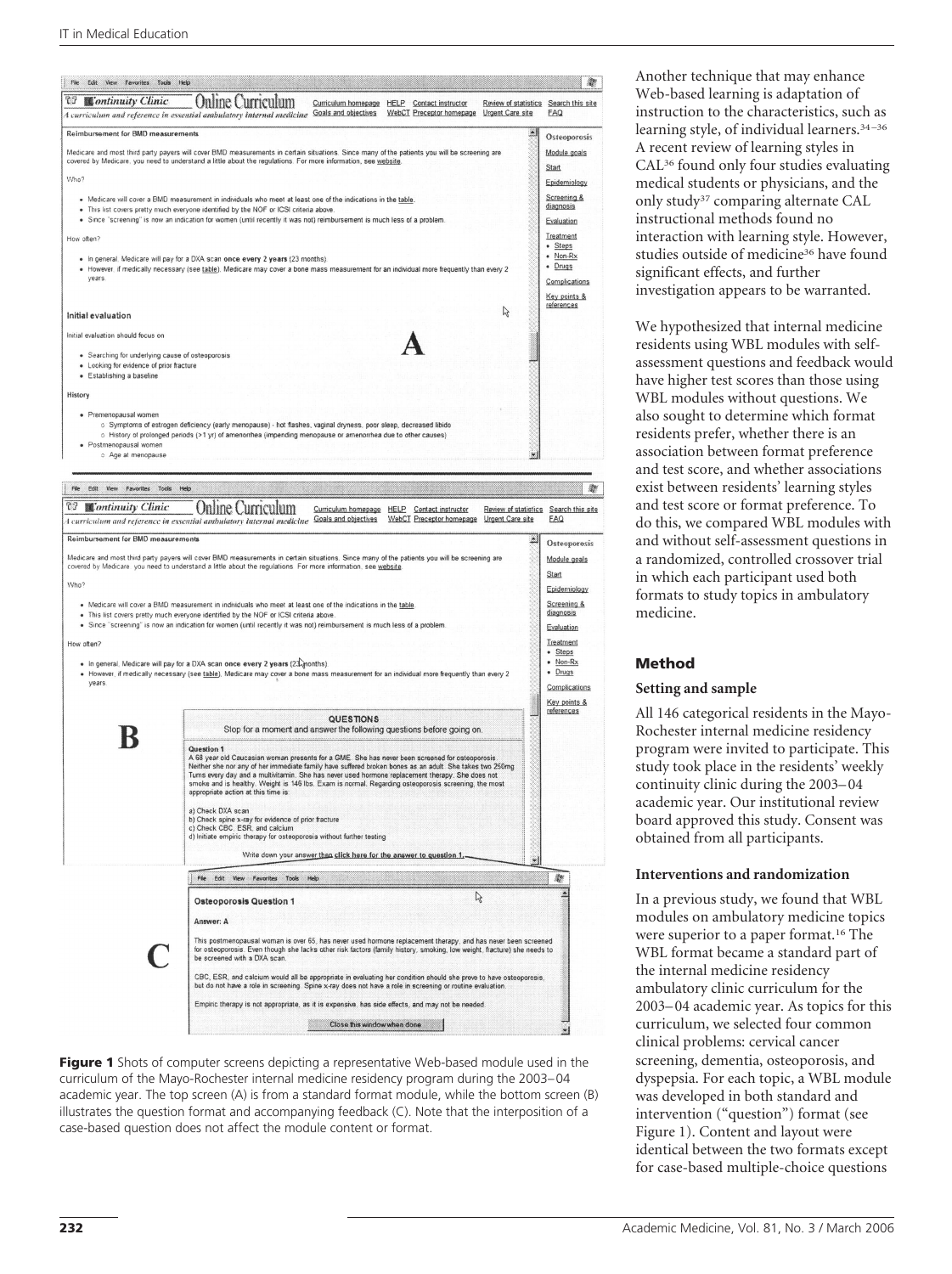embedded periodically throughout question format modules. Residents were encouraged, but not required, to answer each question. After answering a question, residents were able to see the correct answer along with a rationale (feedback). The feedback did not introduce new content information.

Development and structure of the standard module format have been previously described.16 To summarize, each evidence-based module consisted of several Web pages of text and tables, with hyperlinks to online resources, including full-text journal articles. In the present study, instructional methods common to both formats included activating prior knowledge by asking residents to reflect on a patient they had seen with this problem, facilitating self-directed learning through hyperlinks to additional resources, focusing on clinically relevant information, and repeating key concepts. Residents accessed the modules through WebCT (version 3.8), which automatically controlled format presentation. Accessing WebCT required a password (the same password used to access the local network). The standard version of each module was available without a password for use as a reference.

Participants completed two modules using the standard format and two modules using the format with questions. Sequence was determined randomly using MINIM (version 1.5, London Hospital Medical College, London, UK), with stratification by postgraduate year and continuity clinic site. Modules were released every six to eight weeks, but residents completed them on their own schedules. Blinding was not possible in this study.

\*Since some of these learning style dimensions may be unfamiliar, a brief review is in order. *Active* learners prefer practical application or exercise of information they have received. *Reflective* learners, on the other hand, internalize information observing before passing judgment, examining from different perspectives, and looking for meaning as they create new knowledge. *Sensing* learners prefer what is real (facts, data, and experimentation), while *intuitive* learners look for patterns and meaning (principles and theories). *Visual* learners prefer the written or spoken word, while *verbal* learners learn best from pictures, demonstrations, and displays. *Sequential* learners follow a linear process of logical steps when they learn, while *global* learners seem to make large leaps, occasionally struggling until suddenly they "get it." For a more detailed discussion see Felder and Silverman's original description, <sup>63</sup> and also Cook's review<sup>36</sup> and accompanying references.

#### **Instruments and outcomes**

One primary outcome, knowledge, was determined by score on a post-test at the end of each module. Case-based test questions were developed to address each module's objectives using the method we have described previously,<sup>16</sup> which involves expert review and piloting on internal medicine faculty. Questions were designed to assess application of knowledge.<sup>38</sup>

At the end of the academic year, residents completed a cumulative test ("delayed test") composed of the questions from each post-test. Residents received test scores, answers, and feedback only following the delayed test. To obtain an estimate of knowledge retention over time, we included for analysis only scores from delayed tests completed at least three weeks after the post-test.

The other primary outcome, format preference, was assessed on an end-ofcourse questionnaire using a scale ranging from  $1$  = "Strongly prefer questions and feedback" to  $6 =$  "Strongly prefer no questions and feedback." The questionnaire included additional comparisons of the two formats (efficiency, effectiveness, and time spent), and questions regarding the number of self-assessment questions actually answered, continued use of the modules, and technical difficulties. We recorded Web site hits at two-week intervals.

Learning styles were assessed using Felder and Solomon's Index of Learning Styles (ILS).39 The ILS provides a separate score for each of four dimensions (activereflective, visual-verbal, sensing-intuitive, and sequential-global),\* with scores ranging from  $-11$  to  $+11$  in increments of 2 (–11, –9, ... 7, 9, 11). Our preliminary data suggested acceptable reliability for these scores.40 Because the effects of learning styles are more pronounced for learners with scores at the extremes of the scale,<sup>41</sup> scores between  $-3$  and  $+3$  were considered "intermediate," while scores above or below this were classified according to the corresponding style.

All tests and questionnaires were administered using WebCT.

## **Statistical analysis**

Test scores were compared over time and between the two formats using a mixedeffects analysis of variance (ANOVA)



**Figure 2** Study enrollment and number of participants completing module tests at each study time point. The setting was a Webbased course in ambulatory medicine in the Mayo-Rochester internal medicine residency program during 2003– 04. Two modules had case-based, self-assessment questions; two modules ("standard format") did not have these questions. All data available at each time point were included in the analysis.

accounting for repeated measurements on each subject and for differences among modules. For the comparison between formats, additional adjustments were planned for group assignment, postgraduate year, gender, clinic site, and the number of self-assessment questions answered. To determine the effect of format preference and learning style on test scores, the ANOVA was repeated adjusting separately for format preference (treated as a dichotomous variable using the center of the possible range as the cutpoint) and learning styles. The ANOVA was repeated for the delayed test, with additional adjustment for time from post-test to delayed test.

Format preference was analyzed using the Wilcoxon signed rank test, testing the null hypothesis that there was no preference. Either the Wilcoxon rank sum test or the Kruskal-Wallis test was used for comparisons among two or more groups. Generalized linear models were used to evaluate the possibility of simultaneous effects from multiple learning styles on format preference. The fit of this parametric model was assessed and deemed adequate for analysis of this ordinal variable. Other questionnaire responses were analyzed using the Student's *t*, Wilcoxon signed-rank, or Wilcoxon rank sum test as appropriate.

All analyses were performed using intention-to-treat and a two-sided alpha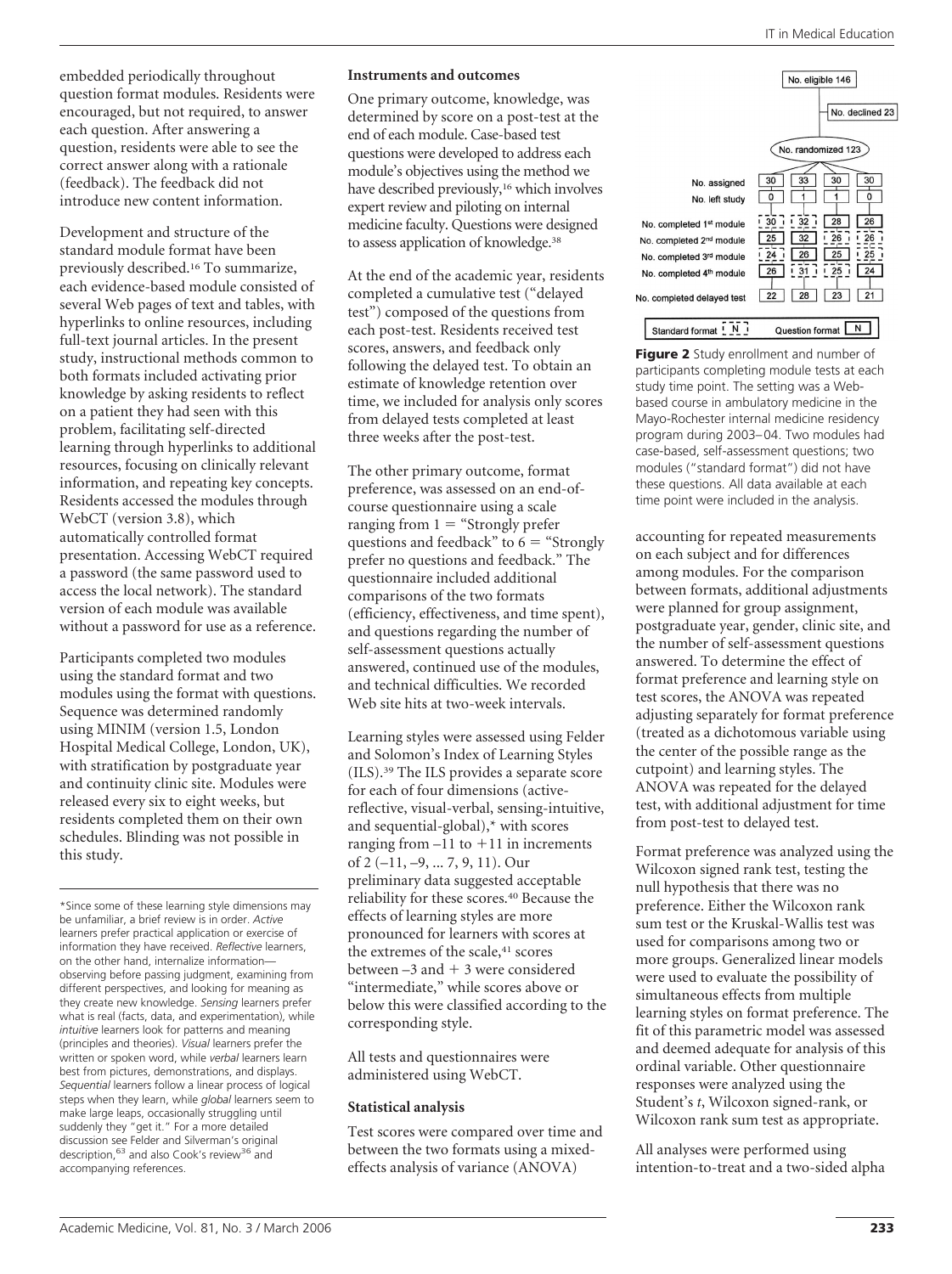# Table 1

**Characteristics of 121 Study Participants, Mayo-Rochester Internal Medicine Residency Program, 2003–04\***

|                                                    | No. of participants <sup>†</sup> |            |            |            |
|----------------------------------------------------|----------------------------------|------------|------------|------------|
|                                                    | Group 1                          | Group 2    | Group 3    | Group 4    |
|                                                    | $(n = 30)$                       | $(n = 32)$ | $(n = 29)$ | $(n = 30)$ |
| Characteristic                                     | No. (%)                          | No. (%)    | No. (%)    | No. (%)    |
| <b>Male gender</b>                                 | 20(67)                           | 21 (66)    | 20 (69)    | 15 (50)    |
| Postgraduate year                                  |                                  |            |            |            |
| 1                                                  | 12 (40)                          | 14 (44)    | 11 (38)    | 12 (40)    |
| $\dddot{\overline{2}}$                             | 10(33)                           | 11(34)     | 10(34)     | 10(33)     |
| $\dddot{3}$                                        | 8(27)                            | 7 (22)     | 8(28)      | 8(27)      |
| Ethnic group <sup>#</sup>                          |                                  |            |            |            |
| African American                                   | 0(0)                             | 0(0)       | 1(5)       | 1(6)       |
| Arabic                                             | 0(0)                             | 1(5)       | 0(0)       | 1(6)       |
| Asian or Asian American                            | 3(15)                            | 3 (14)     | 1(5)       | 1(6)       |
| Hispanic/Latino                                    | 2(10)                            | 0(0)       | 1(5)       | 2(11)      |
| East Indian                                        | 2(10)                            | 1(5)       | 3 (14)     | 2(11)      |
| White                                              | 11 (55)                          | 15 (68)    | 12 (57)    | 9(50)      |
| Other                                              | 0(0)                             | 0(0)       | 1(5)       | 1(6)       |
| Prefer not to answer                               | 2(10)                            | 2(9)       | 2(10)      | 1(6)       |
| Prior postgraduate medical<br>training             |                                  |            |            |            |
| None                                               | 16 (76)                          | 27 (100)   | 16 (70)    | 17 (71)    |
| 1 year                                             | 1(5)                             | 0(0)       | 4(17)      | 2(8)       |
| 2-4 years                                          | 4(19)                            | 0(0)       | 2(9)       | 3(13)      |
| More than 4 years                                  | 0(0)                             | 0(0)       | 1(4)       | 2(8)       |
| <b>Post-residency plans</b>                        |                                  |            |            |            |
| General internal medicine                          | 2(10)                            | 3 (14)     | 2(10)      | 5(28)      |
| Internal medicine subspecialty                     | 16 (80)                          | 19 (86)    | 15(71)     | 13(72)     |
| Non-internal medicine specialty                    | 2(10)                            | 0(0)       | 1(5)       | 0(0)       |
| Undecided                                          | 0(0)                             | 0(0)       | 3(14)      | 0(0)       |
| <b>Prior experience with Web-based</b><br>learning |                                  |            |            |            |
| None                                               | 3(14)                            | 2 (7)      | 2(9)       | 3(13)      |
| 1 or 2 courses                                     | 6(29)                            | 12 (44)    | 6(27)      | 7(29)      |
| 3-5 courses                                        | 10(48)                           | 8(30)      | 11(50)     | 9(38)      |
| 6 or more courses                                  | 2(10)                            | 5(19)      | 3(14)      | 5(21)      |
| <b>Comfort using the Internet</b>                  |                                  |            |            |            |
| Uncomfortable                                      | 2(10)                            | 4(15)      | 3(13)      | 6(25)      |
| Neutral                                            | 1(5)                             | 3(11)      | 1(4)       | 2(8)       |
| Comfortable                                        | 18 (85)                          | 20(73)     | 19 (82)    | 16(50)     |

\* A total of 121 residents participated. Each completed two modules with questions and two modules without questions in a crossover fashion, with sequence randomized.

† Number of responses varies because information was obtained from different questionnaires and not all respondents answered all questions. All percentages are calculated for group totals i.e. for the column.

‡ Self-reported ethnic group.

level of .05. The expected sample size of 86 participants was to provide 90% power to detect a difference of 0.5 points in preference and a 7% change in test score. All analyses were performed using SAS 8.02.

## **Results**

One hundred twenty-three residents consented to participate and were randomized (see Figure 2), for a response rate of 84%. One resident subsequently left the program, and one withdrew from

the study citing difficulty completing tests in WebCT, leaving 121 residents for final analysis. One hundred nineteen residents (98.3%) completed at least one module, 90 (74.4%) completed all modules, and 78 (64.4%) completed the final survey. Demographics and other characteristics of the participants are summarized in Table 1.

## **Knowledge**

After adjusting for differences among modules, post-test scores were higher for the question format (mean  $\pm$  standard error, 78.9%  $\pm$  1.0%) than for the standard format (76.2%  $\pm$  1.0%,  $p =$ .006; see Figure 3). This difference persisted after adjusting for study group, gender, postgraduate year, and clinic site  $(p = .005)$ . Adjustment for additional covariates including ethnic group, comfort using the Internet, experiences with WBL, or perceptions of technical problems yielded similar results. Adjustment for the number of selfassessment questions answered revealed a trend ( $p = .066$ ) suggesting that those who had answered more questions scored higher. After adjusting for postgraduate year and clinic site, women had higher scores (81.0%  $\pm$  1.7%) than men  $(76.7\% \pm 1.5\%, p = .02)$  regardless of format, although without multivariate adjustment this difference did not reach statistical significance.

Format preference influenced test scores, with those preferring the question format scoring higher (79.7%  $\pm$  1.1%) than those preferring standard (69.5%  $\pm$ 2.3%,  $p < .001$ ). Preference also interacted with format ( $p = .031$ ) with the lowest scores occurring among those using the standard format who reported preference for that format.

Scores on the delayed test were not significantly different between the question (70.3%  $\pm$  1.6%) and standard  $(69.9\% \pm 1.5\%)$  formats both before  $(p = .771)$  and after  $(p = .873)$ multivariate adjustment, including time from post-test to delayed test. Once again, residents preferring the format with questions performed better than those who preferred the standard format  $(p < .001)$ .

## **Format preference and use of modules**

Learners strongly preferred the question format (2.18  $\pm$  0.18,  $p < .001$ ), with 65 of 78 (83.3%, 95% CI 73.2–90.8%)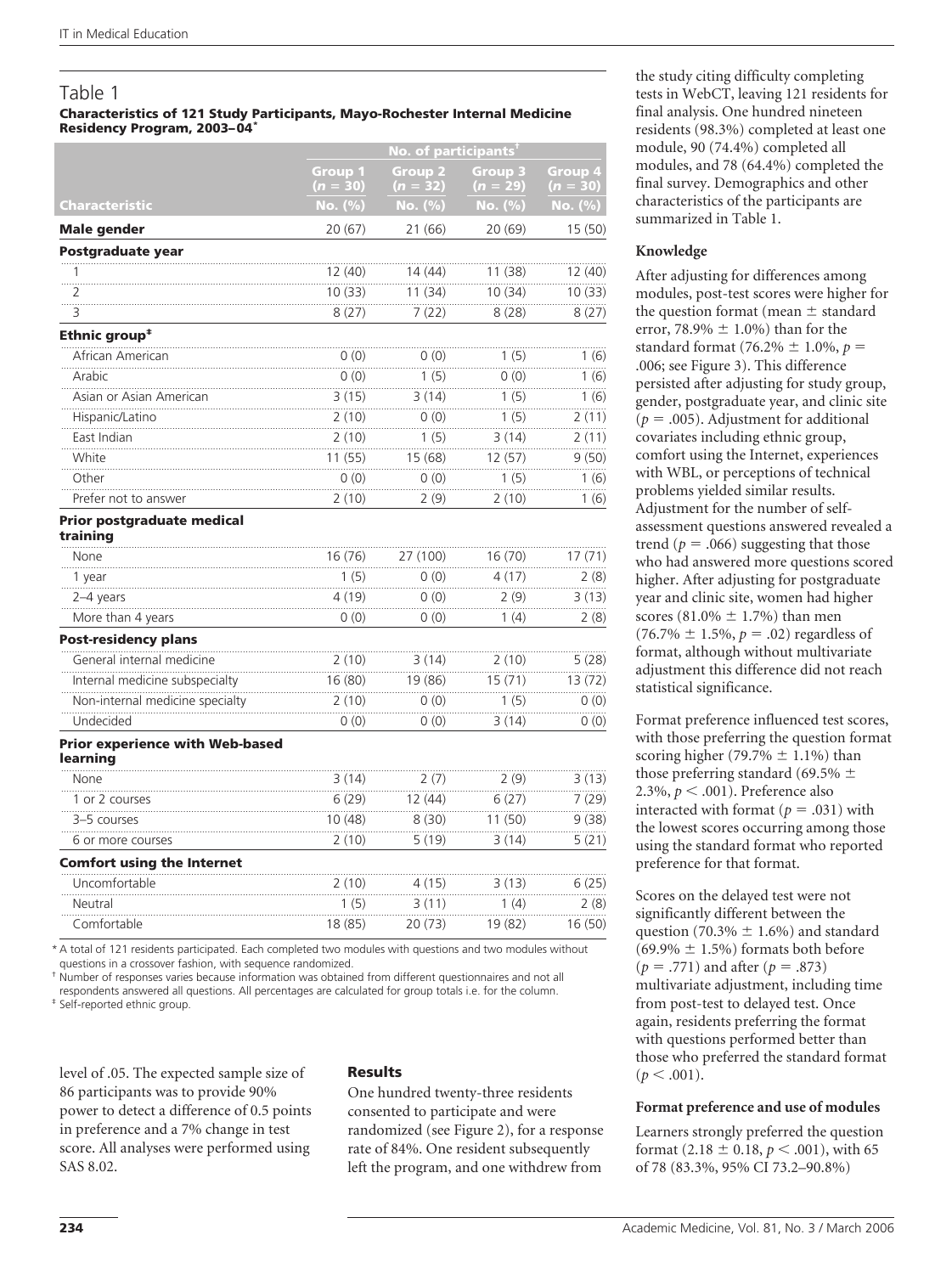#### **Immediate Post-Test**





**Delayed Post-Test** 



**Figure 3** Test scores on immediate and delayed (at least three weeks) post-tests, after adjustment for differences among Web-based modules and study groups. Participants were 121 residents in the Mayo-Rochester internal medicine residency program during 2003– 04.

preferring this format. Subgroup comparisons revealed no statistically significant difference in preference between men and women, ethnic groups, postgraduate years, degree of comfort using the Internet, or perceptions of technical problems ( $p > .15$ ). Residents with intermediate experience with WBL reported lower preference for the question format (2.60  $\pm$  0.47 for one or two WBL courses, 2.38  $\pm$  0.28 for three to five courses) than did those with significant experience (six or more courses) or no experience (1.31  $\pm$  0.17 and 1.2  $\pm$  0.2, respectively), although this did not reach statistical significance ( $p = .054$ ).

Self-reported time to complete the modules was greater for the question format (60.4  $\pm$  3.6 minutes) than for the standard format  $(44.3 \pm 3.3, p < .001)$ . Despite the greater time required by the

question format, 63 of 76 residents (82.9%, 72.5–90.6%) felt that the question format was more effective and 55 of 77 (71.4%, 60.0 –81.2%) reported that it was more efficient.

Fifty-seven of 75 residents (76.0%, 64.8 – 85.1%) reported returning to use the Web-based modules after completing the module, with 25 (33.3%, 22.9 –45.2%) returning more than three times. Fortyfour residents (58.7%, 46.7–70.0%) used hyperlinks to access full-text journal articles.

Twenty-nine of 74 residents (39.2%, 28.0 –51.2%) experienced significant technical problems at the beginning of the course, and 19 of 73 (26.0%, 16.5– 37.6%) felt these were still significant at the end of the course. Eleven residents (14.9%, 7.7–25.0%) reported difficulty with passwords.

Hits to module web pages are reported in Figure 4.

#### **Associations with learning styles**

Learning style scores (summarized in Figure 5) had no significant association, individually or combined in multivariate analysis, with format preference (*p* .384). Post-test scores were not significantly associated with scores in the active-reflective ( $p = .198$ ), sensingintuitive ( $p = .522$ ), or sequential-global  $(p = .305)$  dimensions. However, visualverbal styles were associated with immediate post-test scores ( $p = .009$ after adjusting for topic and format). Learners with intermediate visual-verbal style scored highest (80.6%  $\pm$  1.4%), followed by visual (77.5%  $\pm$  1.3%) and verbal (70.9%  $\pm$  3.0%) learners. This difference was significant between intermediate and verbal ( $p = .003$ ) and visual and verbal ( $p = .033$ ) styles. There was no significant interaction ( $p = .922$ ) between visual-verbal styles and format when looking at post-test scores. Similar results were found after further adjusting for study group, gender, postgraduate year, and clinic site. In simultaneous adjustment for all learning styles, only the visual-verbal dimension was significantly associated with scores ( $p = .003$ ).

## **Discussion**

In a crossover trial comparing WBL modules with self-assessment questions and feedback to modules without

questions, we found that internal medicine residents had higher test scores when using the format with questions. Furthermore, residents strongly preferred the question format and felt it facilitated more effective and efficient learning even though it required more time to complete. These effects remained stable after adjusting for learner characteristics including gender, ethnic group, postgraduate year, prior experience with WBL, and learning styles.

While these data support the theory that instructional methods promoting learner interaction are more effective than less active methods, they contradict prior studies of CAL in medical education. One study found no difference between two case-based CAL formats with varying levels of interactivity, but the variation between formats was poorly defined.30 Another study found that basic science medical students using a CAL format with case-based questions and answers had lower scores than did those using a less interactive CAL format.32 The study's authors attributed this unexpected finding to the outcome measure, which tested recall rather than application of knowledge, and lack of familiarity of the learners with case-based learning. A follow-up report studying the same CAL formats and the same group of learners in a clinical setting (neuroradiology) found no difference between formats,31 but in this case potential differences between study groups might have been diluted by learning from other sources during the eight-week lapse between pre-test and post-test. The present study avoids the limitations of this prior research, and corroborates a study of college students<sup>33</sup> that demonstrated that self-assessment questions with feedback significantly improved post-test scores, and a study of medical students<sup>18</sup> who preferred casebased modules over less interactive formats. Future research could confirm our findings and investigate alternate means of engaging learners in Web-based environments.<sup>27</sup>

These results have relevance beyond WBL, as they support the use of active learning methods in general. Although the literature abounds with courses and curricula using "active learning methods," few studies have rigorously compared active methods with alternative instructional techniques. For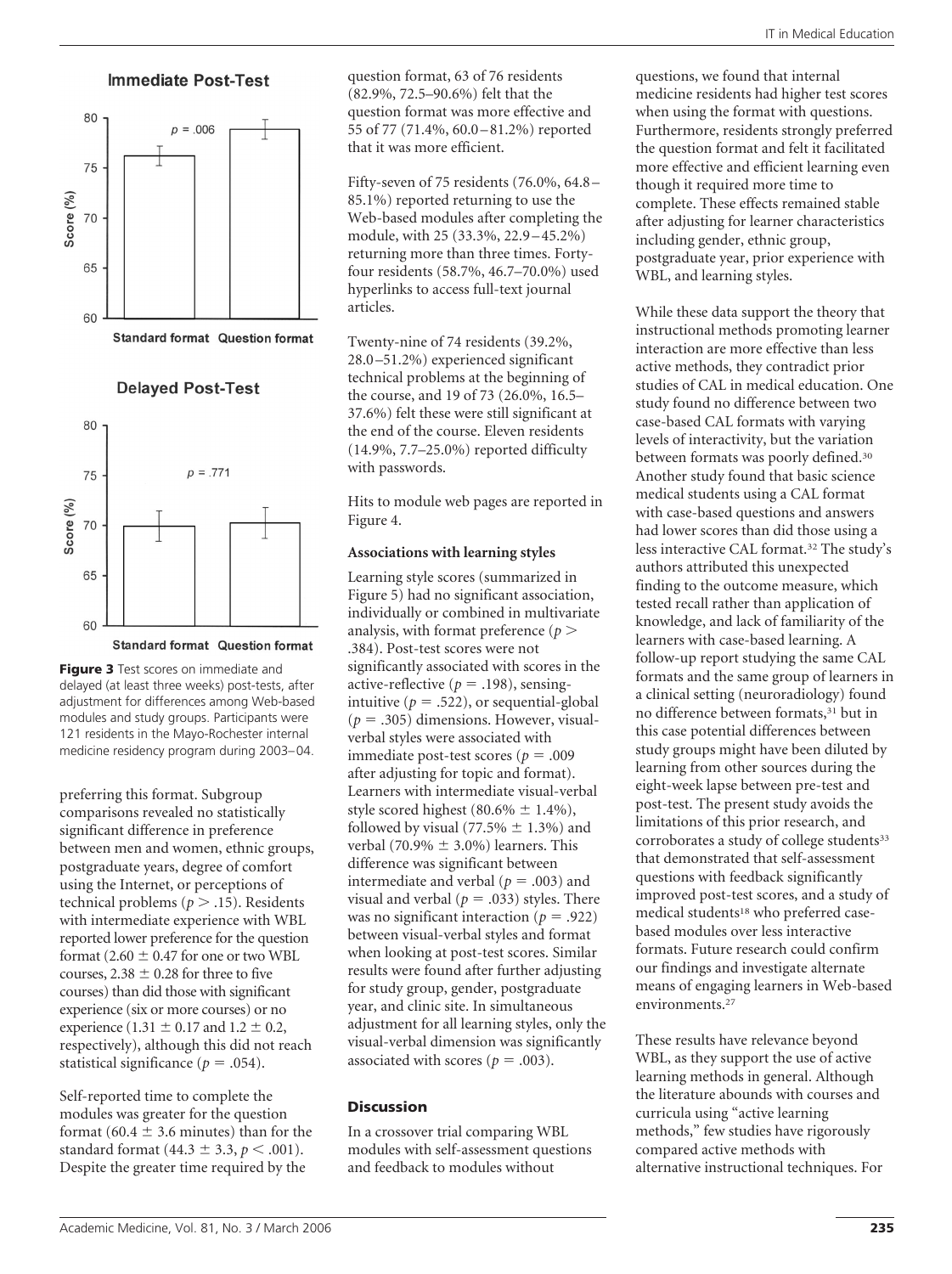

**Figure 4** Hits to Web-based modules used in the ambulatory medicine curriculum of the Mayo-Rochester internal medicine residency program during 2003– 04, recorded at two-week intervals. The academic year ended on June 25, after which continued use of the modules was voluntary.

example, many comparative studies in medical education are limited by the use of multifactorial educational interventions42–45 that confound the attribution of effect or lack thereof to any specific method or process.46,47 Other studies make comparisons with nointervention controls,42–45,48,49 thus failing to inform selection of effective methods from multiple available options. We suggest that instead of

studying *whether* medical students and physicians can learn using a designated method or combination of methods, we should study *how best to facilitate* learning. By carefully controlling for confounding variables, the present study has demonstrated that variations in instructional method—namely, methods that actively engage the learner— can positively influence learning.





Although residents felt that the format with questions required more time, they preferred this format and felt that it was more efficient. We ascribe this to their perception that this format was more effective. Additionally, learners who preferred the active learning format had higher test scores than did those preferring the standard format. While unmeasured factors such as motivation may be playing a role here, these findings should reassure educators concerned about employing instructional methods that demand more from the learners.

It is important to consider the clinical (educational) significance of these findings. Although the treatment effect of test scores is modest, the true difference is likely attenuated by other sources of variance among the study groups.46 It is also possible that additional learning gains were realized yet unmeasured by our assessment. The observed effect compares favorably with findings of other education studies using active-intervention comparison groups, where differences are typically nonsignificant<sup>14-16,50-53</sup> or small.<sup>6</sup> Since learners preferred the more effective instructional method, the concordance among outcomes suggests that self-assessment questions with feedback do have a clinically significant benefit on learning.

With the exception of lower test scores among residents with verbal style, learning styles did not affect test scores or format preference. There were no aptitude-treatment interactions<sup>54</sup> between learning style and format. This lack of effect is not wholly unexpected given the central importance of instructional method in facilitating learning, and supports the argument that use of effective instructional methods should be ensured before considering the influence of learning styles.<sup>36,55</sup> Future studies might investigate theory- and evidence-based predictions<sup>36</sup> regarding the adaptation of sound instructional methods to individual learning styles. While the association between visualverbal styles and test scores is interesting, we caution that this finding should be considered preliminary: it was not predicted by theory, prior research using this style dimension has yielded inconsistent results,<sup>36</sup> and a recent study showed poor test-retest reliability for ILS visual-verbal scores.<sup>56</sup>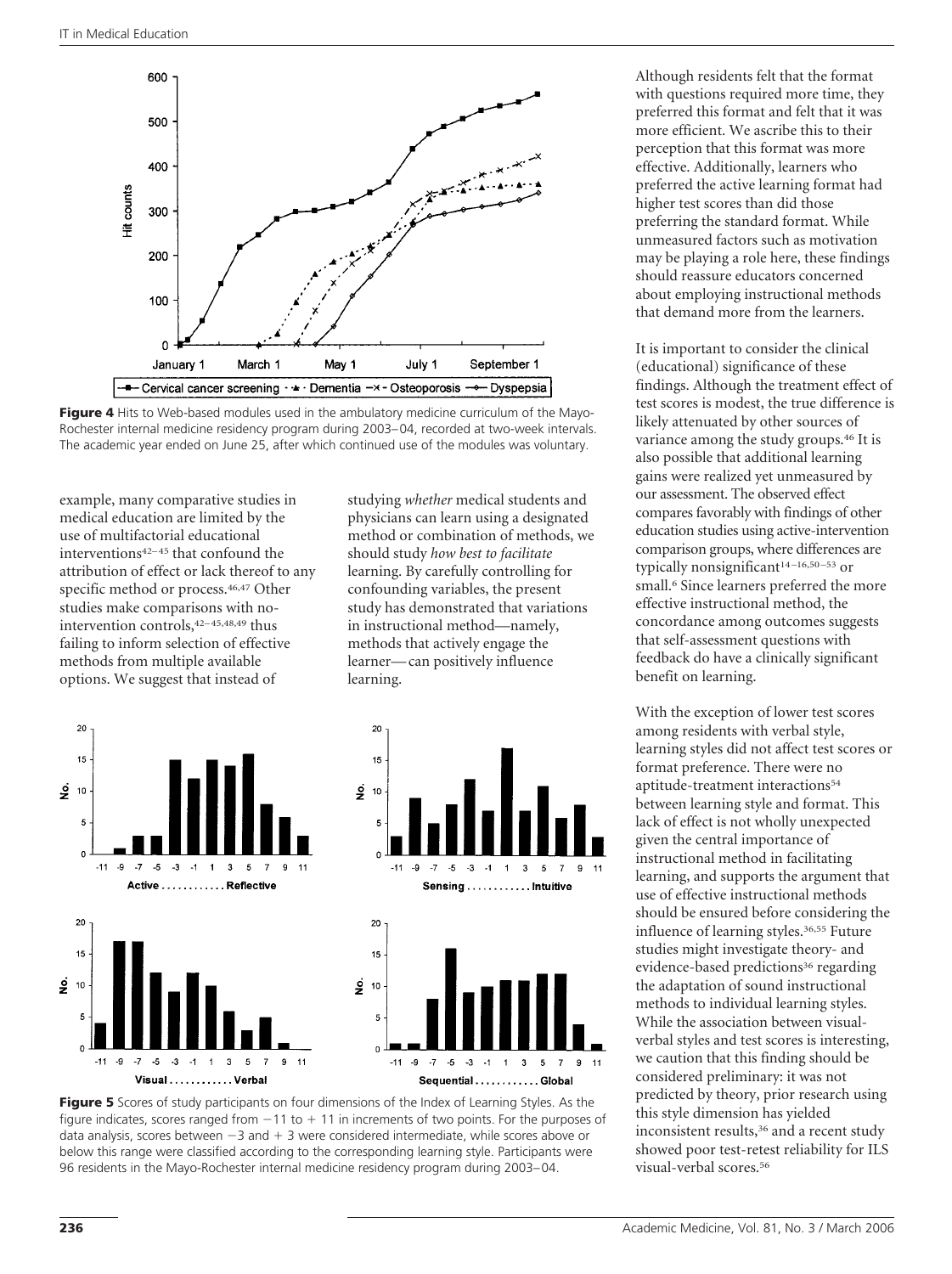The significant difference between formats was no longer present when residents were tested after a delay of several months. Although we are disappointed that the effect did not persist, knowledge retention is challenging in all educational settings, including CAL and WBL,<sup>14,57,58</sup> and should be a focus of further research.

Our previous study suggested that passwords impede use of WBL modules.16 Although residents must still use a password to access WebCT, it is the same password used to access the institution network. Furthermore, we made the standard version of the course available without a password. With this change, fewer residents reported problems with passwords (15% now, compared with 61% previously), hit counts to the sites increased nearly tenfold, and self-reported ongoing use increased by 40%. These findings are congruent with our experience with a WBL site that was not password protected,20 and support our previous proposition that passwords impede use of WBL.16 However, use is still lower than might be expected, suggesting again that learners likely use other reference resources. This implies that when WBL developers face trade-offs between effective instructional methods and features to enhance usability as a reference, the former should prevail.

Our study has limitations. We did not assess patient-related outcomes.59 Also, it is possible that the case-based questions in the intervention gave learners an advantage on the post-test, which also used case-based questions. However, we made intentional effort to avoid similarities among the cases and questions in the intervention and those in the assessment. Finally, the study involved a single training program, and the composition of our program may not be representative of that of other programs.

This report occupies a sparsely populated niche in WBL literature. The vast majority of publications to date are descriptive, akin to the clinical case report. While these demonstrate the feasibility of an intervention, they do little to inform practice. Almost all evaluative studies are limited either by the use of no-intervention controls or by comparison across different media (e.g., comparison of WBL to lecture or

textbook). Inasmuch as authors have consistently denounced mediacomparative research for at least 20 years,25–27,60,61 it is time for research in WBL to move forward through a line of research that produces generalizable knowledge and builds upon the past. This study provides a model of such research. Specific directions for research suggested by this study include comparisons of alternate instructional methods to engage learners, theory-based investigations of cognitive and learning styles, and the role of learner motivation in Web-based learning. We further suggest that comparing carefully selected variations in instructional method will provide more meaningful and generalizable results in medical education studies, regardless of the medium, than will other widely prevalent study designs.46 Such studies will answer the recent plea for rigorous controlled trials in medical education.62

In conclusion, we found that selfassessment questions and feedback enhanced learning for internal medicine residents using a Web-based course in ambulatory medicine. We suggest that these findings hold implications for "traditional" educational activities as well as WBL—namely, that teachers must incorporate methods to actively engage learners in the learning process. As educators struggle to assist learners in the face of a rapidly growing body of information and decreasing time in which to learn, it will be increasingly important to identify effective educational practices. Future research, both in WBL and other teaching modalities, should focus on further defining the effectiveness of selected instructional methods in specific learning contexts.

## **References**

- **1** Bowen JL, Irby DM. Assessing quality and costs of education in the ambulatory setting: a review of the literature. Acad Med. 2002;77: 621–80.
- 2 Cohen JJ. Reassert the 'E' in GME (www.aamc. org/newsroom/reporter/jan05/word.htm. Accessed 2 December 2005. Washington, DC, Association of American Medical Colleges.
- **3** The ACGME Outcome Project http://www. acgme.org/outcome). Accessed 2 December 2005. Accreditation Council for Graduate Medical Education.
- **4** MacKenzie JD, Greenes RA. The World Wide Web: redefining medical education. JAMA. 1997;278:1785–86.
- **5** Zucker S, White JA, Fabri PJ, Khonsari LS. Instructional intranets in graduate medical education. Acad Med. 1998;73:1072–75.
- **6** Grundman J, Wigton R, Nickol D. A controlled trial of an interactive, Web-based virtual reality program for teaching physical diagnosis skills to medical students. Acad Med. 2000;75(10 suppl):S47–S49.
- **7** Kumta SM, Tsang PL, Hung LK, Cheng JCY. Fostering critical thinking skills through a Web-based tutorial programme for final year medical students: a randomized, controlled study. J Educ Multimedia Hypermedia. 2003; 12:267–73.
- **8** Leong SL, Baldwin CD, Adelman AM. Integrating Web-based computer cases into a required clerkship: development and evaluation. Acad Med. 2003;78:295–301.
- **9** Balcezak TJ, Lynch P, Jackson S, Richter J, Jaffe CC, Cadman EC. A web-based risk management and medical-legal curriculum for graduate medical education. J Biocommun. 1998;25(4):2–5.
- **10** Curran VR, Hoekman T, Gulliver W, Landells I, Hatcher L. Web-based continuing medical education. (II): Evaluation study of computer-mediated continuing medical education. J Contin Educ Health Prof. 2000; 20:106–19.
- **11** Lipman AJ, Sade RM, Glotzbach AL, Lancaster CJ, Marshall MF. The incremental value of Internet-based instruction as an adjunct to classroom instruction: a prospective randomized study. Acad Med. 2001;76:1060–64.
- **12** Gerbert B, Bronstone A, Maurer T, Berger T, McPhee S, Caspers N. The effectiveness of an Internet-based tutorial in improving primary care physicians' skin cancer triage skills. J Cancer Educ. 2002;17:7–11.
- **13** Harris JM, Jr., Kutob RM, Surprenant ZJ, Maiuro RD, Delate TA. Can Internet-based education improve physician confidence in dealing with domestic violence? Fam Med. 2002;34:287–92.
- **14** Bell DS, Fonarow GC, Hays RD, Mangione CM. Self-study from web-based and printed guideline materials: a randomized, controlled trial among resident physicians. Ann Intern Med. 2000;132:938–46.
- **15** Spickard A, III, Alrajeh N, Cordray D, Gigante J. Learning about screening using an online or live lecture: does it matter? J Gen Intern Med. 2002;17:540–45.
- **16** Cook DA, Dupras DM, Thompson WG, Pankratz VS. Web-based learning in resident continuity clinics: a randomized, controlled trial. Acad Med. 2005;80:90–97.
- **17** Kronz JD, Silberman MA, Allsbrook WC, Epstein JI. A web-based tutorial improves practicing pathologists' Gleason grading of images of prostate carcinoma specimens obtained by needle biopsy: validation of a new medical education paradigm. Cancer. 2000;89:1818–23.
- **18** Swagerty Jr. D, Studenski S, Laird R, Rigler S. A case-oriented web-based curriculum in geriatrics for third-year medical students. J Am Geriatr Soc. 2000;48:1507–12.